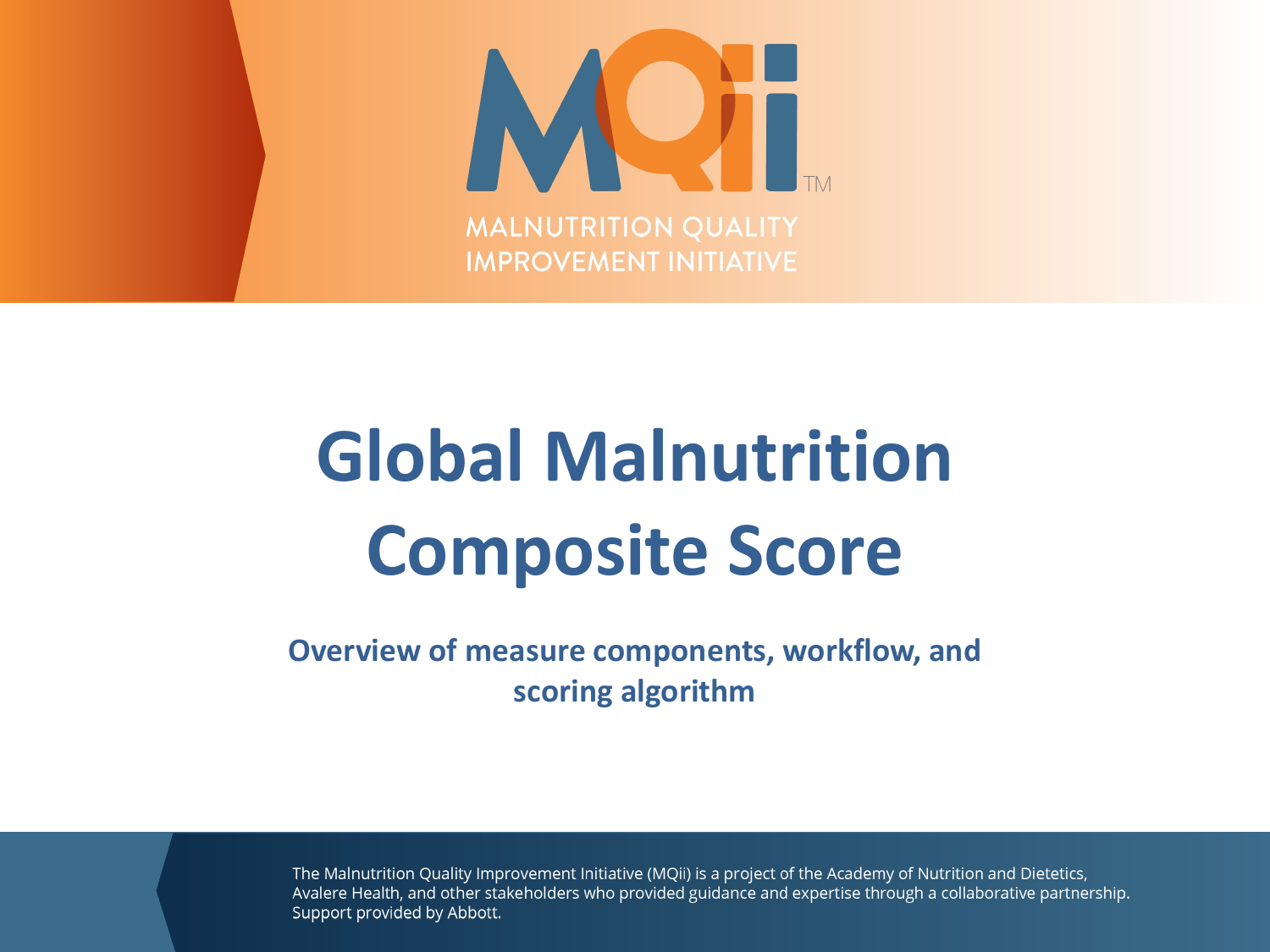# Global Malnutrition Composite Score Is a Composite Measure Based on Modified Versions of 4 eCQMs

#### COMPONENT MEASURE DENOMINATORS & NUMERATORS

| <b>Component Measures</b>                                                                                                                         | <b>Numerator</b>                                                                                     | <b>Denominator</b>                                                                                                                                                                                      | <b>Differences from</b><br><b>Individual eCQMs</b>                                                                                                 |
|---------------------------------------------------------------------------------------------------------------------------------------------------|------------------------------------------------------------------------------------------------------|---------------------------------------------------------------------------------------------------------------------------------------------------------------------------------------------------------|----------------------------------------------------------------------------------------------------------------------------------------------------|
| <b>Completion of a</b><br><b>Malnutrition Screening</b>                                                                                           | Patients in the denominator who<br>have a malnutrition screening<br>documented in the medical record | Patients age 65 years and older at<br>time of admission who are<br>admitted to an inpatient hospital                                                                                                    | 24-hr interval removed from<br>measure (since average across<br>LC data was <5 hrs)                                                                |
| <b>Completion of a Nutrition</b><br><b>Assessment for Patients</b><br><b>Identified as At Risk for</b><br><b>Malnutrition</b>                     | Patients in the denominator who<br>have a nutrition assessment<br>documented in the medical record   | Patients age 65 years and older at<br>time of admission who are<br>admitted to an inpatient hospital<br>and were identified as at risk for<br>malnutrition upon completion of<br>malnutrition screening | 24-hr interval removed from<br>measure (since difficult to<br>justify relevance to outcomes)                                                       |
| Appropriate<br><b>Documentation of</b><br><b>Malnutrition Diagnosis</b>                                                                           | Patients in the denominator with a<br>diagnosis of malnutrition<br>documented in the medical record  | Patients age 65 years and older at<br>time of admission who are<br>admitted to an inpatient hospital<br>with findings of malnutrition upon<br>completion of nutrition<br>assessment                     | Measure moved in order from<br>#4 to #3                                                                                                            |
| <b>Nutrition Care Plan for</b><br><b>Patients Identified as</b><br><b>Malnourished after a</b><br><b>Completed Nutrition</b><br><b>Assessment</b> | Patients in the denominator who<br>have a nutrition care plan<br>documented in the medical record    | Patients age 65 years and older at<br>time of admission who are<br>admitted to an inpatient hospital<br>with findings of malnutrition upon<br>completion of nutrition<br>assessment                     | Measure moved in order from<br>$#3$ to $#4$<br>Denominator changed from<br>nutrition assessment finding to<br>medical diagnosis of<br>malnutrition |

Denominator Exclusions: Patients with a length of stay less than 24 hours and those discharged to hospice care or who left against medical advice are excluded from the composite measure calculation

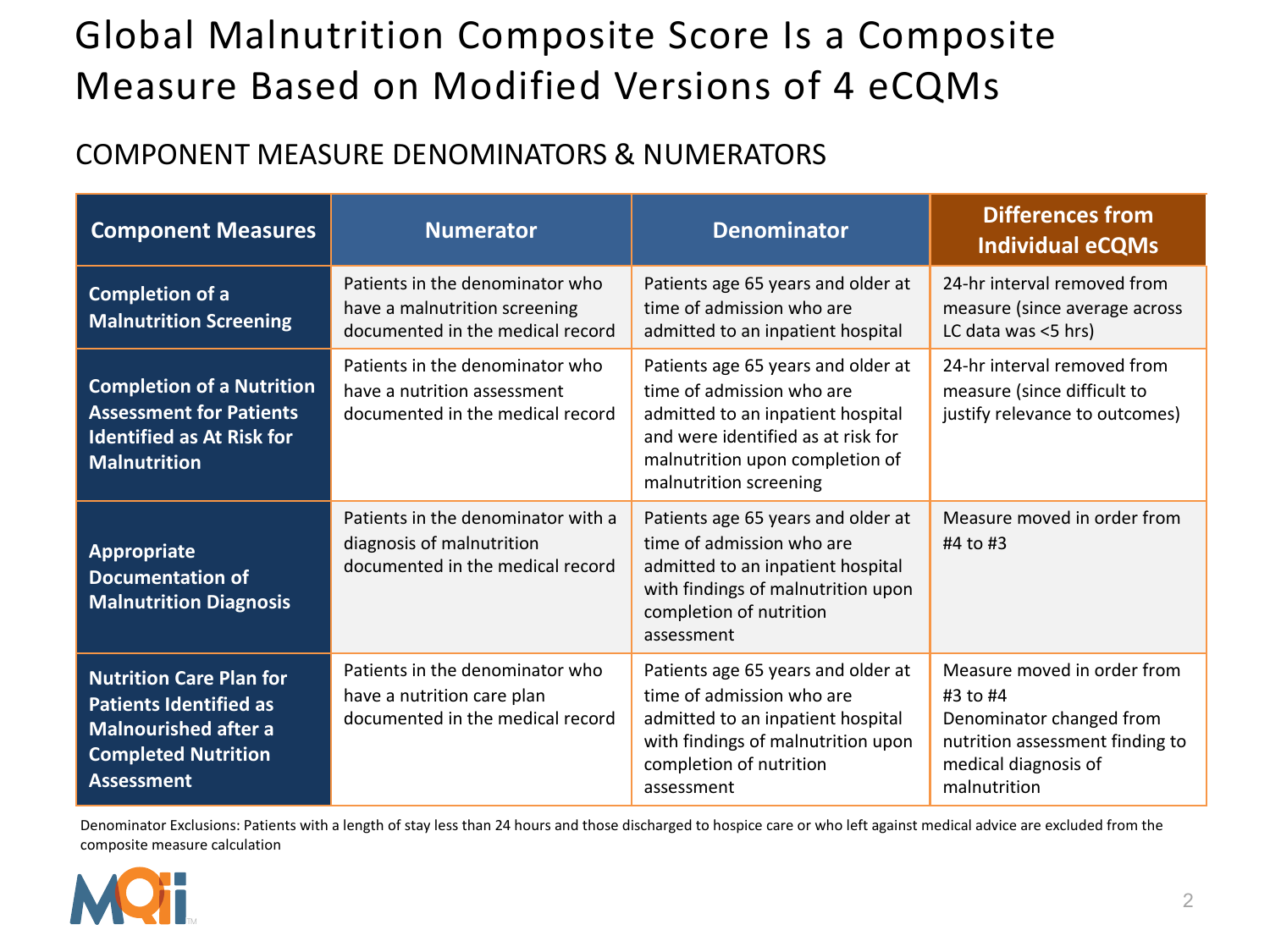Performance on Global Malnutrition Composite Score Is Based on Average of 4 Component Measures

- To calculate a final composite measure score, each component measure is scored individually
- Calculating the average of the 4 component measures provides a final composite measure score
- A hospital must have at least 20 cases in the denominator for each measure and at least 3 scorable measures to receive an overall score